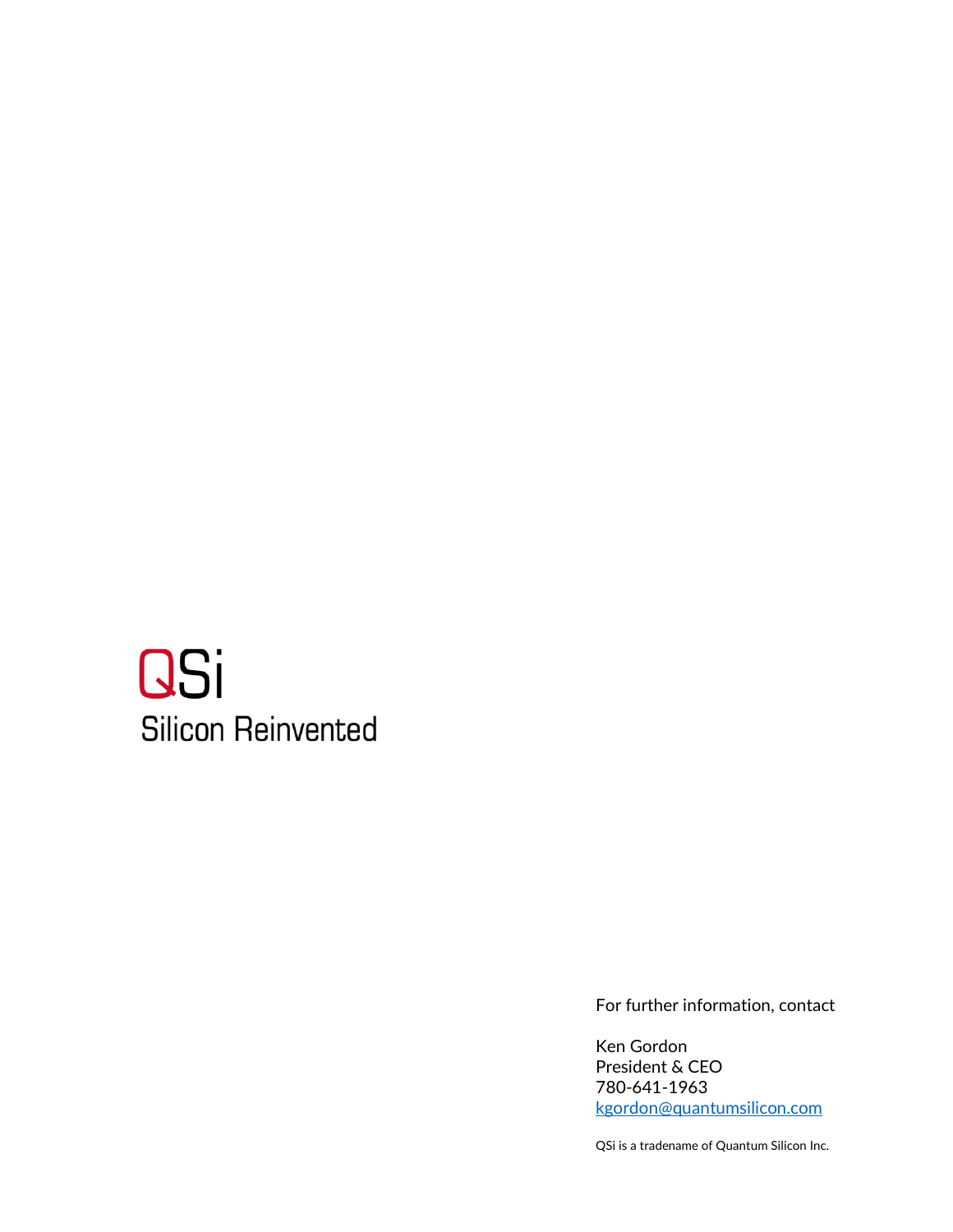QSi is reinventing silicon semiconductor technology.

Our mission is to enable the semiconductor industry to continue its Moore's Law path without discarding the enormous investment it has in silicon. Little more performance can be realized by following the current roadmap – certainly not while containing costs.

QSi provides a transition path that is fully compatible with end-of-roadmap CMOS on the same chip. In the near term, we will replace bottleneck processes with a faster and more efficient binary technology that can mate and work naturally with CMOS. Thereafter, we offer a smooth transition to a new path as the atom-defined technology takes over more of the CMOS turf, creating ever more capable devices.

For many years, automated and scalable atom-scale manufacturing processes evaded research organizations around the world. QSi has developed both the unique tools and the physical processes that allow error-free, automated and scalable atomically precise manufacturing. Our unique capabilities derive from our world leading atom-perfect silicon lithography. These processes work on ordinary silicon substrates and are CMOS compatible.

Using our atomically precise lithography, QSi creates switchable dipoles within exactingly and reproducibly defined structures. These devices allow information transmission and logic operations to be performed without use of any conventional electrical current. The result is very low energy consumption, extremely high operation rates ( $\sim$  100 GHz) and a miniscule bit energy ( $\sim$  10<sup>-20</sup> J). Our devices are stable at temperatures ranging from conventional CMOS operating temperatures all the way down to extreme cryogenic temperatures.

Our first product, a comparator of an unequaled power-delay product, is being developed with the participation of Texas Instruments Kilby Labs. This is envisioned as both a standalone device and as an important component of a fast, energy efficient analog-to-digital converter.

Other products are designed and in development – a hardware random number generator, a quantum magnetometer, and a neural network training accelerator among them.

This document provides a high-level introduction to our company, our technology, our products and our business. There is a lot to explore beneath what we present here. We invite deeper discussion.

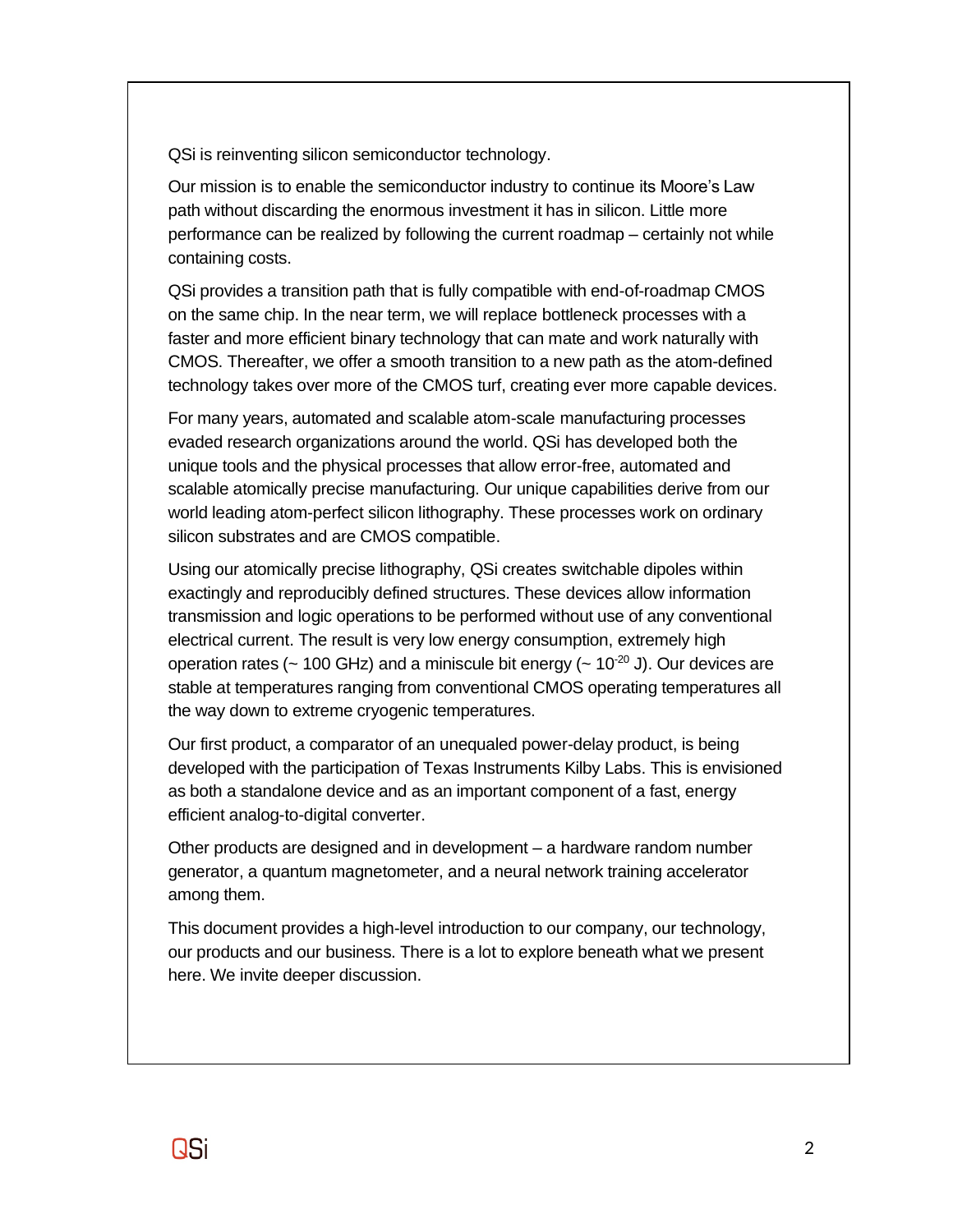QSi uses proprietary scalable atomically precise manufacturing technology to develop all-silicon, energy-efficient, fast, atom-scale binary computing devices. Our electronic devices are based on QSi's unique Atomic Silicon Quantum Dots.

## **Atomically Precise Lithography**

QSi's lithographic techniques for atomically precise manufacturing are the best in the world. We use adapted Scanning Probe Microscopes for manufacturing purposes. QSi has developed these microscopes into economically scalable manufacturing tools. Machine learning techniques detect and correct errors, re-form the tips when necessary, and locate and avoid defects on the silicon surface. The process proceeds without the need for operator monitoring. Our patented control systems and user interfaces create a fully automated and scalable atom-scale production process.

Using unique design and simulation CAD tools, device designers lay out and test the circuit, which is then automatically printed. The microscope image on the right is 9nm wide, and each yellow feature is a single, exactingly positioned Silicon Quantum Dot. These structures are entirely stable at temperatures up to 200 C.



# **Computing Devices and Business Model**

We use our manufacturing techniques to make computing devices formed from patterns of Atomic Silicon Quantum Dots (ASiQDs). Within those patterns, our devices use electrostatic fields to rearrange patterns of electrons. We call this technology Field Controlled Computing. So instead of loading millions of electrons from a power supply and then dumping them to ground with each clock cycle, we rearrange a fixed number of electrons, thus using orders of magnitude less energy than conventional CMOS. Our ASiQDs have made it possible for us to develop atomically small, extremely fast and energy efficient devices that are made entirely of silicon and fully compatible with conventional CMOS on the same chip, preserving the semiconductor industry's enormous half-century silicon investment.

QSi's approach results in logic devices that use orders of magnitude less energy than wholly transistor-based computers. As computer use has become more ubiquitous, the amount of energy that the ICT sector uses has increased to the point where computing today is responsible for greenhouse gas emissions as large

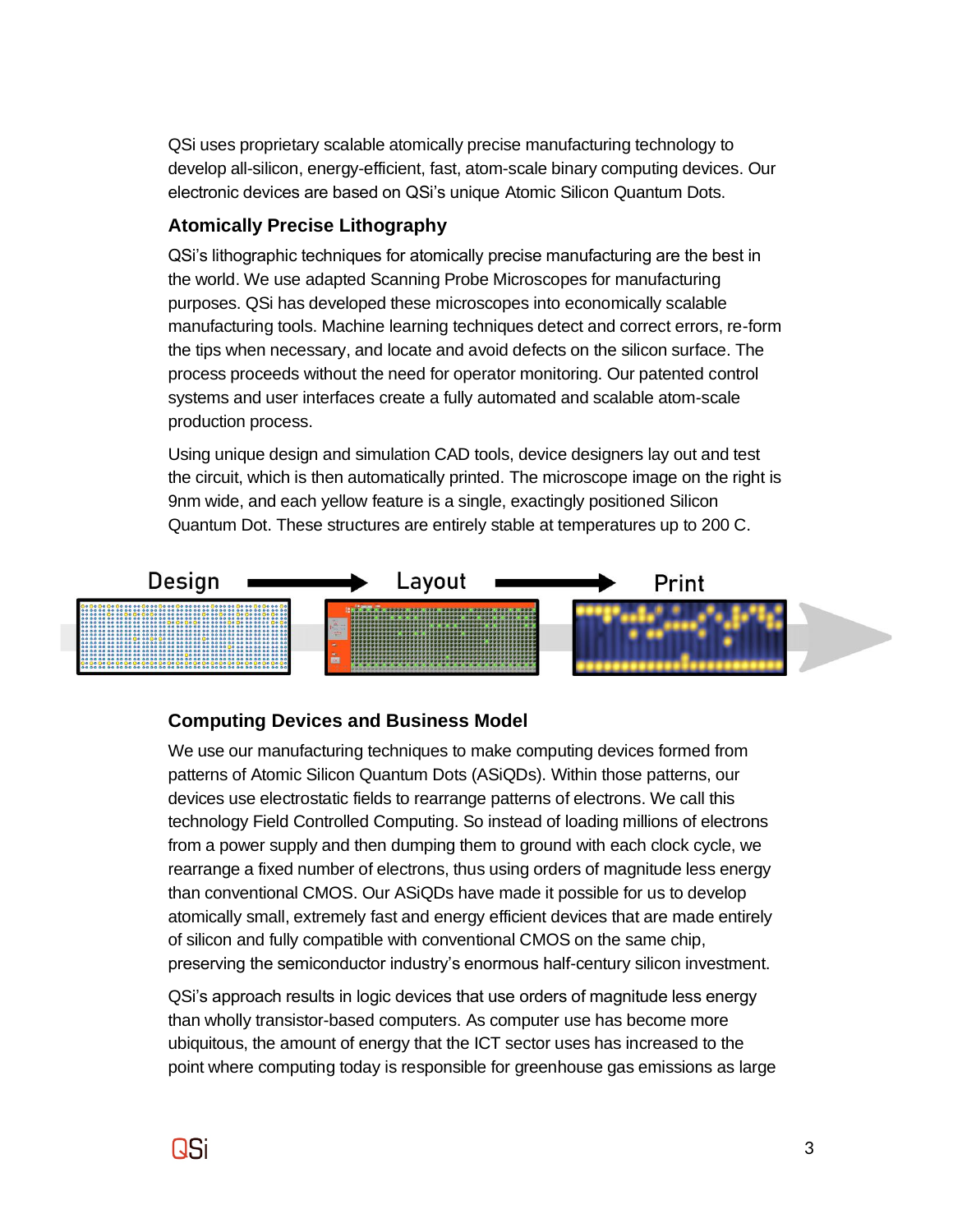as those of the airline industry. QSi's binary products are at least 100 times more energy efficient than the best of what is projected for end-of-roadmap transistorbased technologies, with speeds that are 100 times greater.

We are developing a semiconductor IP business around our classical device designs, licensing both the circuit design and the atomic scale manufacturing technologies used to produce them.

**Atomically Precise Manufacturing Products:** We are licensing for noncompetitive uses the tools that we have developed for tip-based manufacturing. QSi is in a development agreement with one of the world's largest instrument manufacturers to incorporate our unique, proprietary single atom tips into a new instrument that is expected to ship in 2022. The device we use to move our tips for manufacturing is proving to be an attractive product for other markets. We booked initial development revenue in 2019, and project first product revenue from those devices in 2021.

# **Technology**

# **Atomic Silicon Quantum Dots**

At the center of QSi's approach to building atom-scale electronics sits a remarkable, proprietary structure – the Atomic Silicon Quantum Dot (ASiQD). Made on entirely ordinary hydrogen-terminated silicon, each ASiQD consists of a single silicon surface atom with its capping hydrogen atom removed. This creates a "quantum dot", a zero-dimensional dot capable of holding two, one or zero electrons. Because these electron states are in the silicon band gap, we achieve isolation from ordinary silicon conduction pathways. Each ASiQD is identical to every other and precisely positioned relative to the underlying silicon lattice, an enormous advantage for scalability.

The Scanning Tunneling Microscope images below show ASiQDs on a hydrogenterminated silicon surface. The grey horizontal bar-like features are regions of the silicon wafer surface that are hydrogen terminated. The bright spots in image frames "b" and "c" are Atomic Silicon Quantum Dots fabricated by automated removal of single hydrogen atoms.









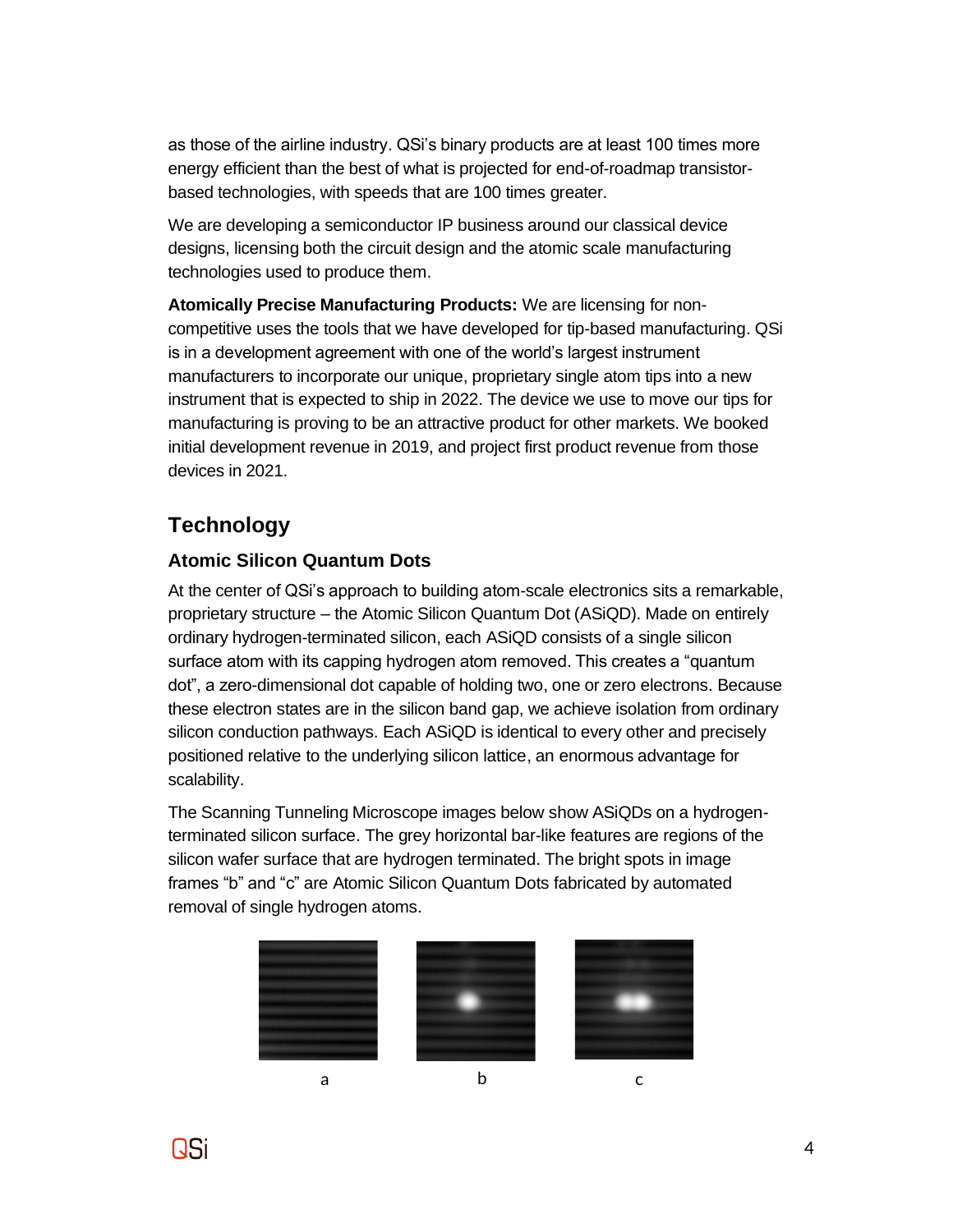The pair of dots in frame (c) above is the basic QSi logic cell. It is two adjacent ASiQDs with one shared electron. Because the positions of the atoms cannot deviate from those defined by the crystalline silicon wafer, atom placement is perfectly regular and reproducible. There is no variance among our building blocks, unlike transistors. Likewise, single electron occupation of atom pairs occurs spontaneously and without variation. Single electrons naturally, instantly come to rest in our paired-atom binary units.

The two atoms form a double well potential that traps the electron over one atom or the other. These positions form a natural basis for logical binary states "0" and "1".

**Field Control:** The image below illustrates how our perfect control over atomic patterns leads in turn to control over electrons and therefore over logical binary state.

In addition to a pair of ASiQDs, Frame j below shows a third atom placed to the right of the pair. That third atom is charged with one further electron of fixed position. Image k is taken over the same area as image j, but it is tuned to reveal as black dots the electrons within that pattern. The black line in frame k is an approximation of the spatially varying potential energy experienced by electrons. Image k reveals that the electron marked by the red arrow pushes the single electron trapped within the pair to the left side. In image p, the controlling charged atom has been moved to the left side. Image q shows that the electron with the pair



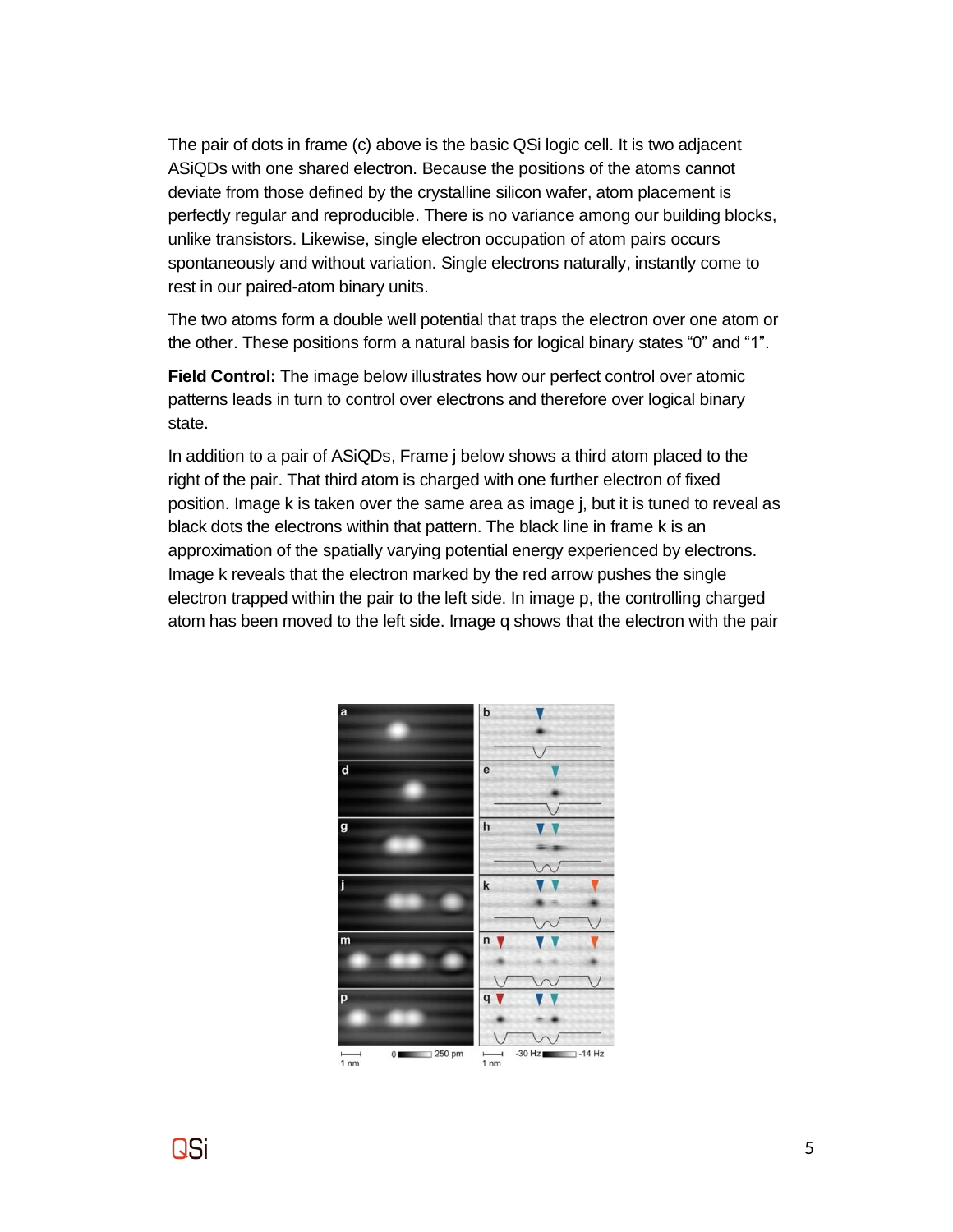has responded to this field change by moving to the right. Measurement and *ab initio* calculation show that the bit energy, that is the energy required to change binary state is roughly  $10^{-20}$  Joule. Taken together, these data show our unique, unprecedented ability to represent and control information using very little energy.

#### **Fast, Energy-efficient Binary Computing**

For over half a century, electronic computing has been implemented using transistor-based logic. By design, transistor circuits draw a burst of electrons from a power supply to charge gates then sink those electrons to ground with every cycle of the clock. This produces heat. QSi's approach, by contrast, uses only the energy required to rearrange a fixed set of electrons under field control to represent, create and transmit information. This method does not use conventional current and produces almost no heat. When we place a charge near a two-quantum-dot cell the electron is localized at one of the two quantum dots making it possible for the twodot pair to express binary state – a zero or a one.

When placed in a row, a series of these two-quantum-dot structures interact with each other, forming a "binary wire" that communicates binary information from one terminus to the other. without the use of conventional current. The image below shows a binary wire. The top image shows the atom placements. The lower frame shows the left polarized electron positions within each sub-unit.



Binary state propagation speed is as yet too fast to measure with our nanosecond time resolution. Computational modeling indicates typical propagation times in the picosecond range.

ASiQDs can also be arranged to form logic gates. These can be connected together with binary wires to form computing circuits that operate at normal CMOS operating temperatures. Very good stray charge immunity has been demonstrated.

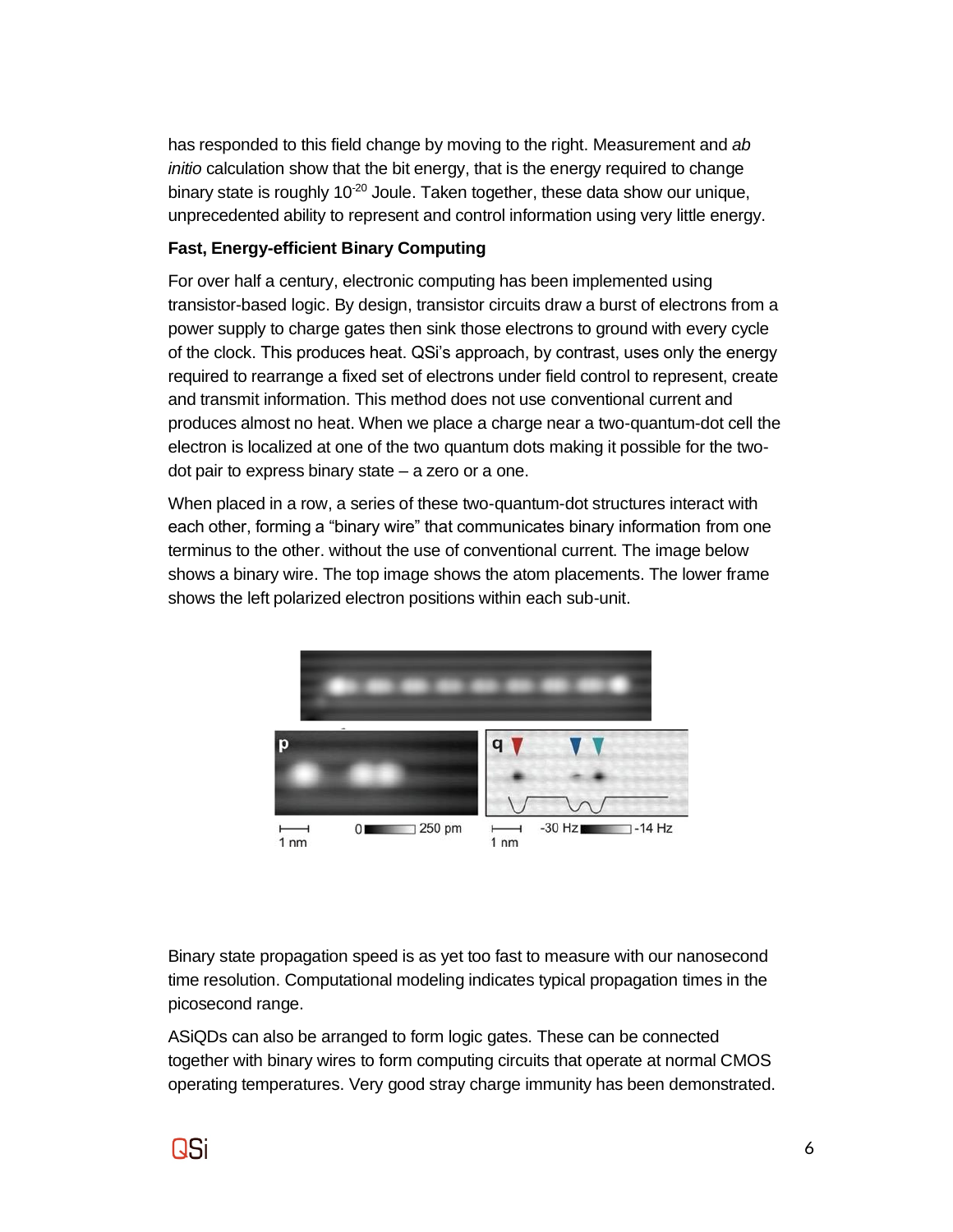Energy consumption is roughly 100x less than end of roadmap transistor gates.

The images below show operation of an atom defined OR gate. The top row of images show atom positions and the images just below those show electron positions within those ensembles.



## **Scalable Hydrogen Lithography**

All of QSi's devices are made by selectively, rapidly, accurately and predictably removing hydrogen atoms from a hydrogen-terminated silicon surface to create electronic circuits. This technology was dubbed "hydrogen lithography" by developers at IBM. QSi is the best in the world at Hydrogen lithography, greatly surpassing what our colleagues at IBM, or any competitors can do.

Our hydrogen lithography methods require atomically sharp metal tips in Scanning Probe Microscopes. While standard methods can reliably produce sharp tips outside the STM, inevitably as they are used the quality of their apex degrades. Until now, correcting this has required a skilled, PhD-level operator to notice features that indicate that the apex of the tip no longer has a single predominant atom and intervene to restore the tip. Because of this, probe -based hydrogen lithography had not been scalable and was not commercially viable.

We have developed and patented a machine-learning based system to automate our lithography: tip conditioning, error detection and correction, identifying and avoiding defects on the silicon surface are all automated. Our system automatically recognizes when a tip has become degraded and automatically sharpens it, all without operator intervention. This is a pivotal advance, allowing efficient and parallelized atom scale manufacture for the first time.

In addition to our advanced capabilities in rapidly and predictably creating ASiQDs

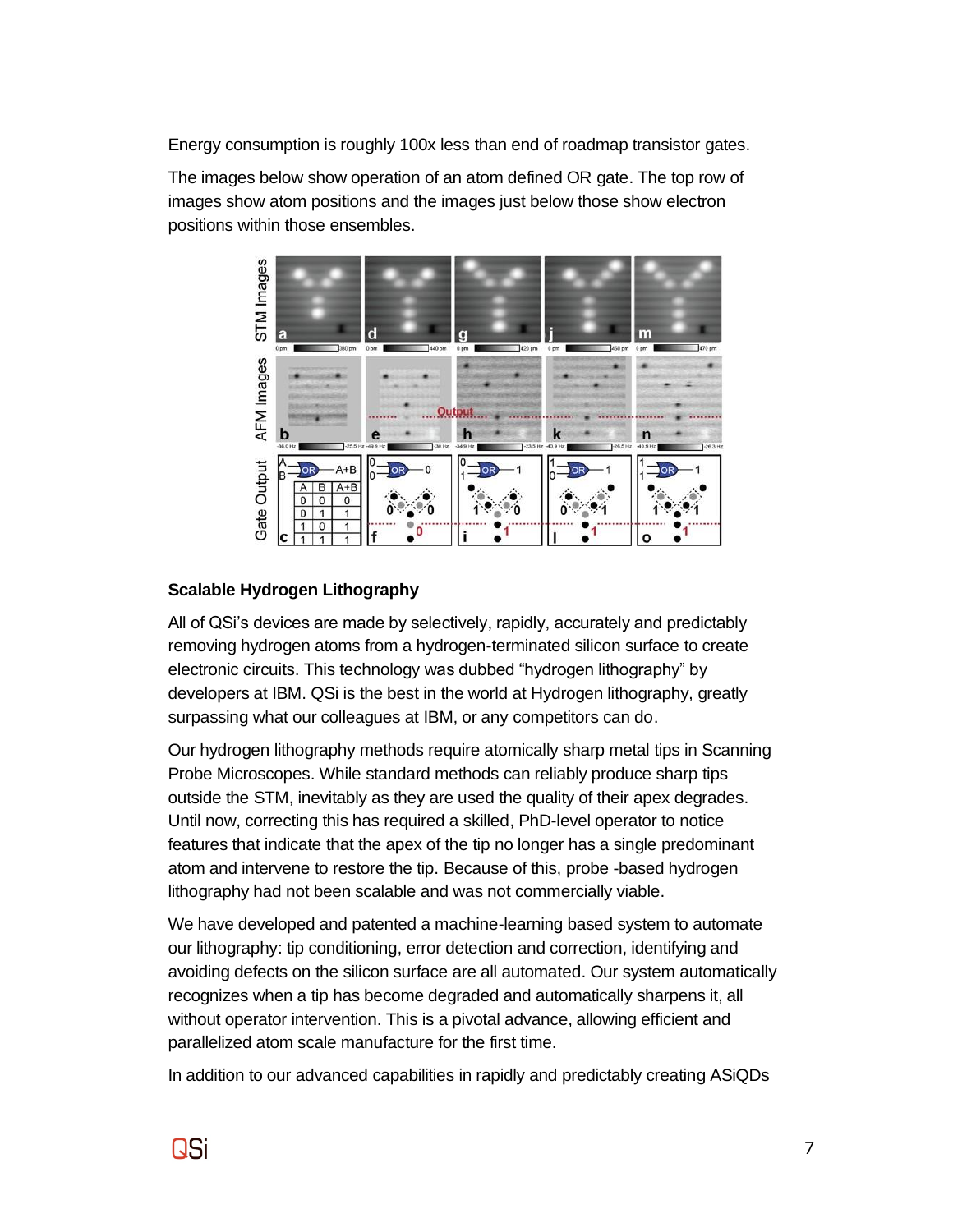by removing H-atoms from the H-terminated silicon surface, we are also able, again rapidly and predictably, to replace individual H-atoms after they are removed. Dubbed "Atomic White-Out", this gives us the ability to perfectly correct fabrication placement errors, or simply to edit circuits at will during circuit development. We have developed and patented the artificial intelligence methods that recognize when the wrong H-atom has been removed and automatically replace it. The image below shows an eight-atom pattern with an ASiQD "moved" by erasing the one at the top right (a) and creating a new one at the top left (b).



Similarly, we have automated the process of selecting the defect-free segments of the silicon surface for optimal placement of our atomic patterns.

In short, we have made tip-based atomic lithography a scalable, commercial manufacturing process.

#### **Macro- to Atom-scale Interface**

Atom-scale devices are of little use if they cannot be controlled. Constructing an interface between the atomic scale and the normal lithographic scale is a complex challenge that we approached by developing a platform chip that is made using conventional optical and electron beam lithography. The chip bridges the scale gap between macroscopic contacts and nanoscale structures, providing a platform for controlling atom-scale devices. This approach allows working CMOS device and our atom scale entities to be co-located on the same chip. An Electron Microscope image of a macro-to-atom connection chip is shown below.